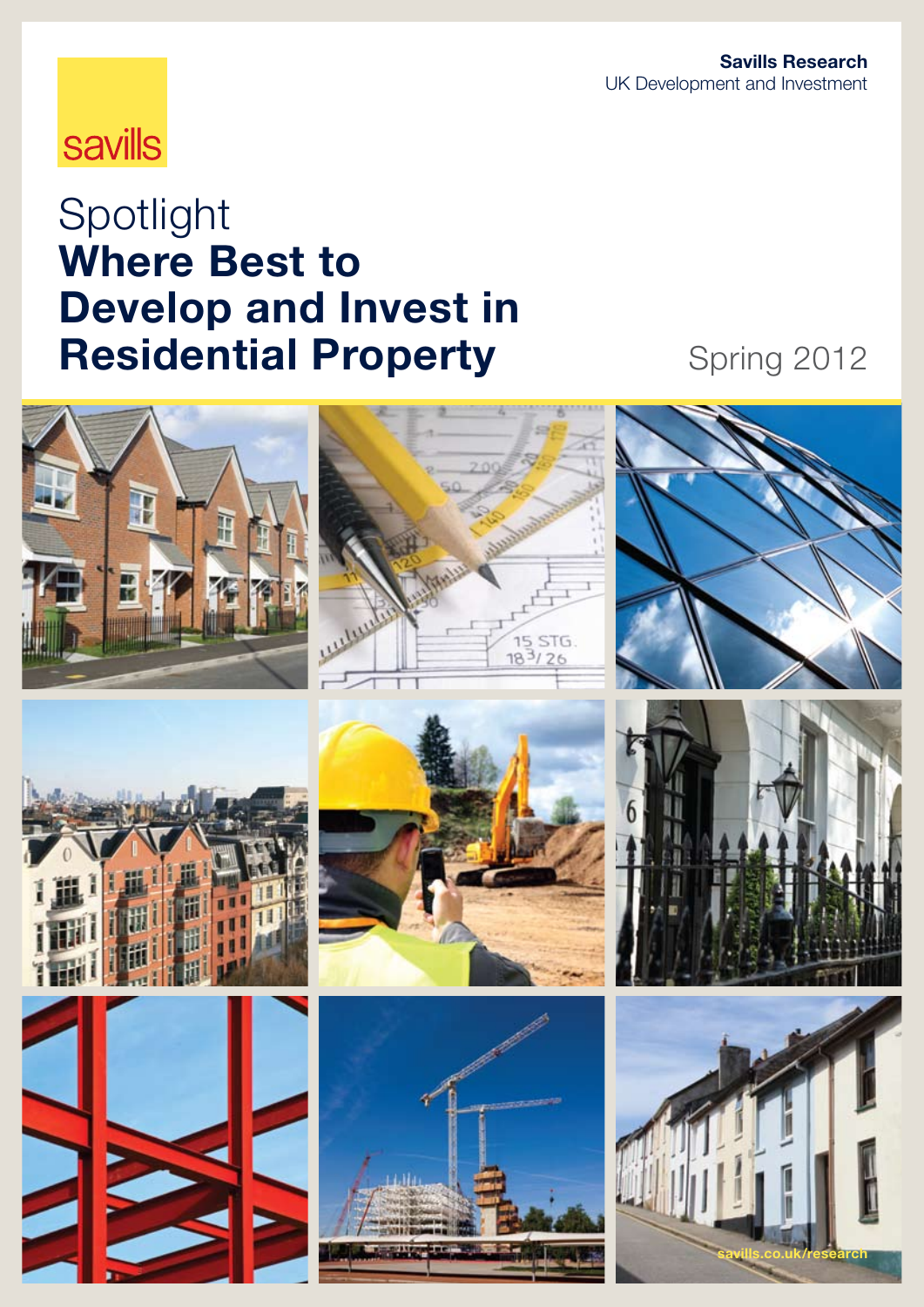# Spotlight Where Best to Develop and Invest in Residential Property

### Although there has been a shift in development towards the strongest locations, there are opportunities to be found across all markets

These are uncertain times. This creates opportunities to take positions in the UK residential market, based on its sound fundamentals, underpinned by a scarcity of housing relative to demand. This report summarises our view on the outlook for residential development and investment and how that varies across different markets.

We focus on England, but the principles are equally applicable in Scotland and Wales. For instance, Edinburgh is a hotspot of market strength in Scotland.

#### Strength and scarcity

 $GRAPH 1$ 

Both development and investment performance are driven by the strength of local market, alongside property specifics and acquisition price. The key is to buy well then unlock latent potential to attract demand from other micro-markets.

The strongest markets, as measured by the recovery in both prices and transaction volumes, tend to be the highest value markets (see Graph 1 below). Purchasers in these markets have more equity fuelled purchasing power, with less reliance on mortgage finance.

#### Development locations

A high proportion of development of new homes is in mid to lower strength markets, as a simple consequence of the larger markets (including Birmingham, Manchester and Leeds) that are in these categories.

However, there has been a shift in development towards the stronger markets; 42% of new homes were delivered in markets in the right hand half of the chart in 2010/11, compared with 36% in the three years to 2007/08.



### SUMMARY

#### Finding performance

■ The uneven pace of market recovery across the UK has led to a 6% shift in residential development towards the stronger and more active markets. However, there are development and investment opportunities in all markets. The key is often to buy well then unlock latent potential to attract demand from other micro-markets.

■ Delivery of new homes on larger sites is crucial to meeting housing requirements and unlocking development opportunity. Under the new National Planning Policy Framework, the focus will now be on maintaining a deliverable and financially viable five year land supply and the power of the New Homes Bonus incentive. This is already offsetting some 20% of funding cuts within the higher delivery local authorities.

■ Markets with recent scarcity of new housing supply include Oxford, Solihull and Wokingham, despite strong market recovery. Scarcity of deliverable land with consent is a constraint in these markets, so development prospects are good for those who can get land with consent to the point of delivery.

■ There are many other markets with strong market recovery but below par levels of delivery, including Mid Sussex, Guildford and York. In London, boroughs such as Islington, Hackney and Wandsworth have delivered less than might have been expected given their market strength.

■ Finding future investment performance is a matter of acquiring stock at relatively high yield, where growth prospects are not priced into the market. Taking London as an example, gross yields on vacant possession values are above 5.5% in predominantly Zone 2 locations in Camden, Islington, Hackney, Tower Hamlets, Lewisham, Southwark and Lambeth. These boroughs contain large development sites where there is likely to be funding scarcity and opportunities to acquire at higher yields. They also contain large swathes of hidden value that can be unlocked, some of which will be accelerated by regeneration and investment.

### Strength of Market Recovery

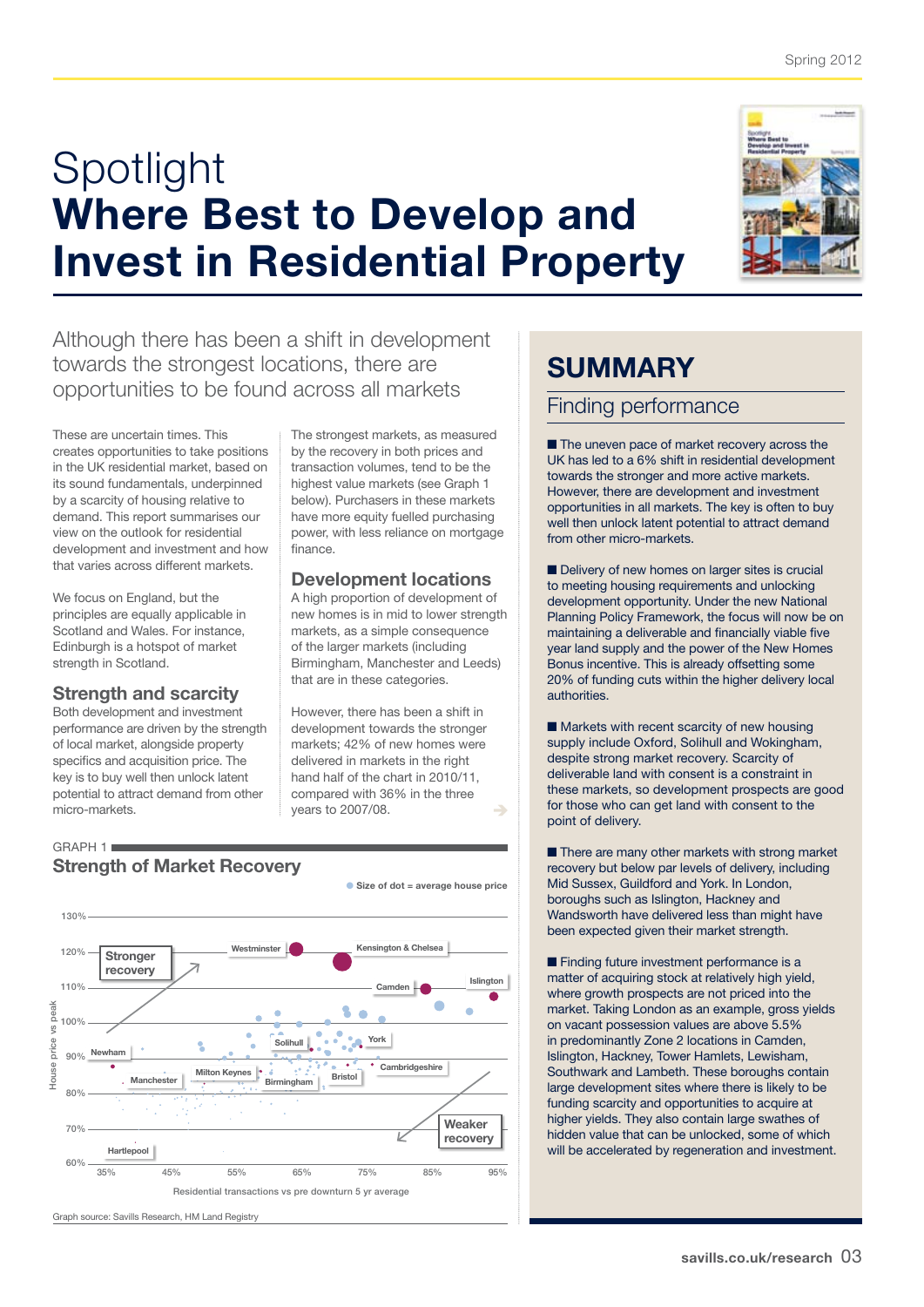## Housing Scarcity

#### High levels of household formation are predicted to continue

The scarcity of housing in the UK is a well established theme that has underpinned market performance and Government policy. Past household formation in England has fallen short of projections, limited by the availability and affordability of housing.

Nevertheless, the household projections indicate that potentially realisable new housing requirements are likely to be in excess of past rates of household formation which have been around 195,000 per annum during the last five years.

Even the low migration projections produced by ONS indicate additional household numbers of around 245,000 per annum.

Housing supply consists of more than new build homes, as it also comprises conversions of houses into flats, change of use from commercial property and the return to use of long term empty homes, after refurbishment.

These sources have added an average of 37,000 homes per annum to England's housing during the last 10 years.

#### More than new build

Looking forward, we expect new housing completions to rise to 125,000 per annum in 2016, as market transaction levels improve slowly and the Government's Housing Strategy measures take effect, offset by the reduced levels of affordable housing that can be expected within the new funding programme.

We have pencilled in an extra 20,000 new homes from the recently launched NewBuy mortgage indemnity programme, offset by the end of FirstBuy equity loans which are set to deliver 10,000 homes in 2011/12.

Adding in conversions and refurbishments takes supply to an annual average of 152,000 homes over the next five years. This leaves an annual shortfall of at least 43,000 homes plus the pent up demand that has been constrained by the availability and pricing of housing.

The vacancy rate of long term homes is an indicator of how this overall housing scarcity plays out at a local level. It varies from less than 0.75% of housing stock in parts of London and the south to more than 1.75% of stock in parts of the north.

#### $GRAPH2 =$ Housing Scarcity

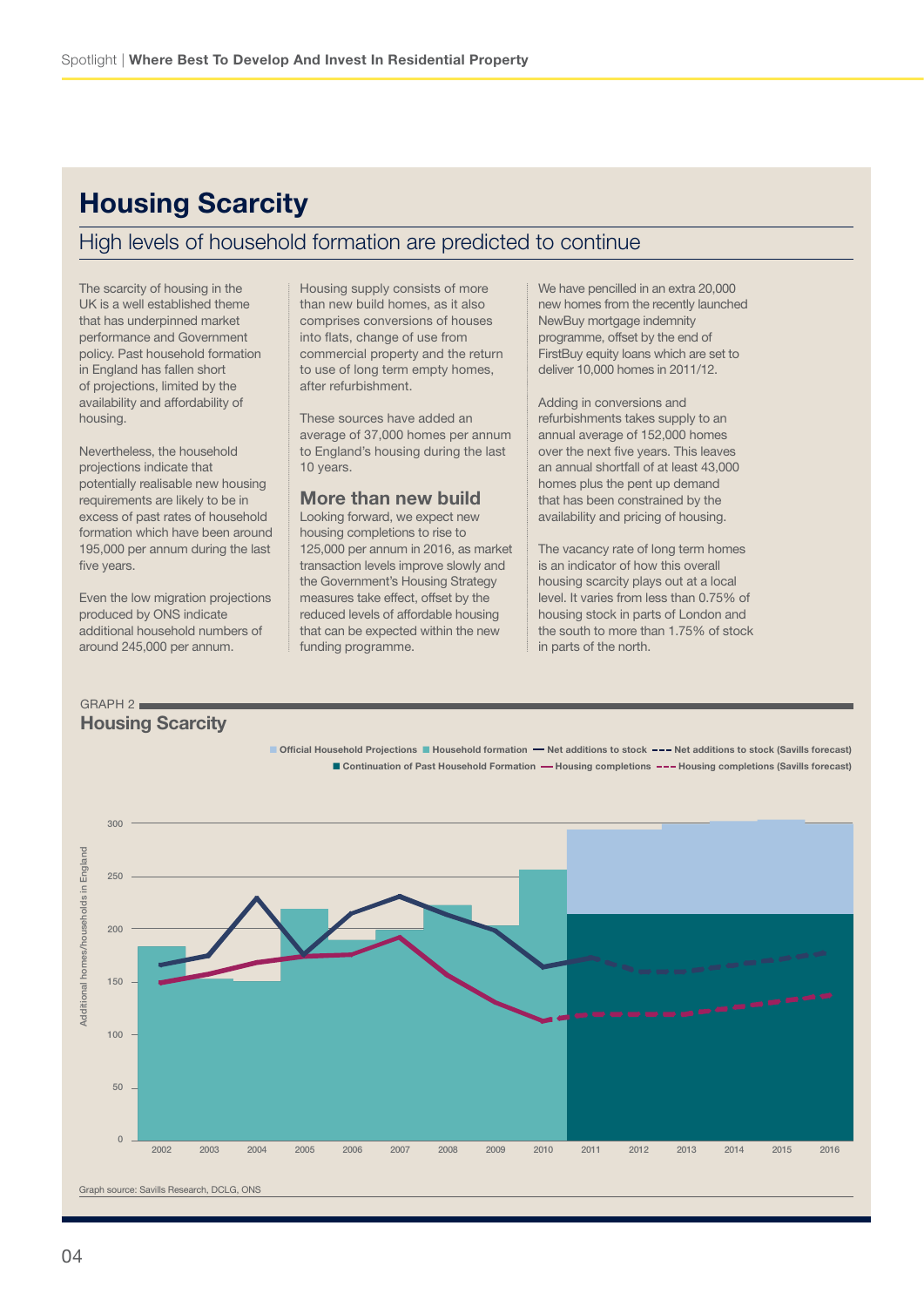● Size of dot = additional homes as % of stock (5-year average)



#### Recovery in House Building and Market Activity

Graph source: Savills Research, DCLG

graph 3

Volume sales of new homes is inherently easier in markets in which a high proportion of housing stock changes hands each year. Levels of market activity in the stronger and faster recovering markets are now significantly higher than in the weaker markets. Where transactions are within 40% of peak levels, 4.1% of privately held stock changed hands in 2011, whereas only 2.7% of stock transacted in markets that are more than 60% off peak levels.

Graph 3 shows which markets have seen the greatest recovery in development, relative to the upturn in residential market activity. There are development opportunities in all of these markets, but they vary in nature across the chart. The most straightforward opportunities are likely to be in the strongest markets, provided that land can be acquired at a competitive price.

Relatively strong recovery in high delivery markets such as Cambridge has underpinned an upturn in

delivery of similar scale. Issues here include how new infrastructure is funded and obtaining serviced land at a competitive price.

Development volumes have bounced back sharply in Ashford, South Norfolk (including development on the fringe of Norwich) and Cornwall, underpinned by a robust recovery in market activity and the availability of deliverable land.

Equity loans, including FirstBuy and Homebuy, have been an important part of delivery rates in these markets, so developers that offer these products are well placed to compete. NewBuy mortgage indemnity has the potential to extend the positive impact. Delivery in markets such as Oxford, Solihull and Wokingham have stayed relatively low, despite strong market recovery. Scarcity of deliverable land with consent is a constraint in these markets, so development prospects are good for those who can get land with consent to the point of delivery.

There are many other markets with strong market recovery but below par levels of delivery, including Mid Sussex, Guildford and York. In London, Islington, Hackney and Wandsworth have delivered less than might have been expected given their market strength.

Some of the 'above the line' stronger markets have the potential to deliver  $\rightarrow$ 

"The most straightforward opportunities are likely to be in the strongest markets, provided that land can be acquired at a competitive price"

Jim Ward, Savills Research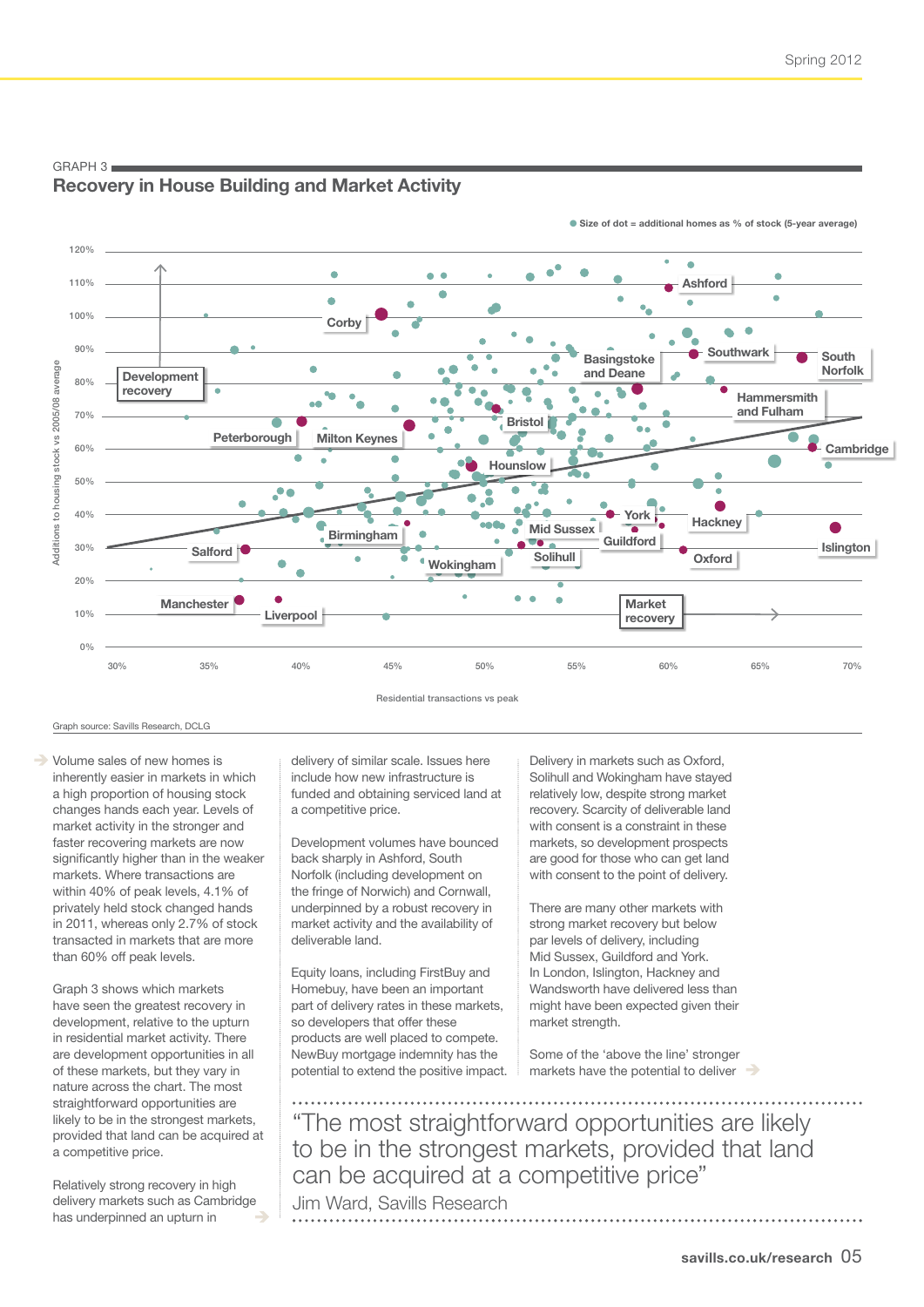

#### Strategic sites for Residential Development

 $MAP 1$ 

Graph source: Savills Research, HM Land Registry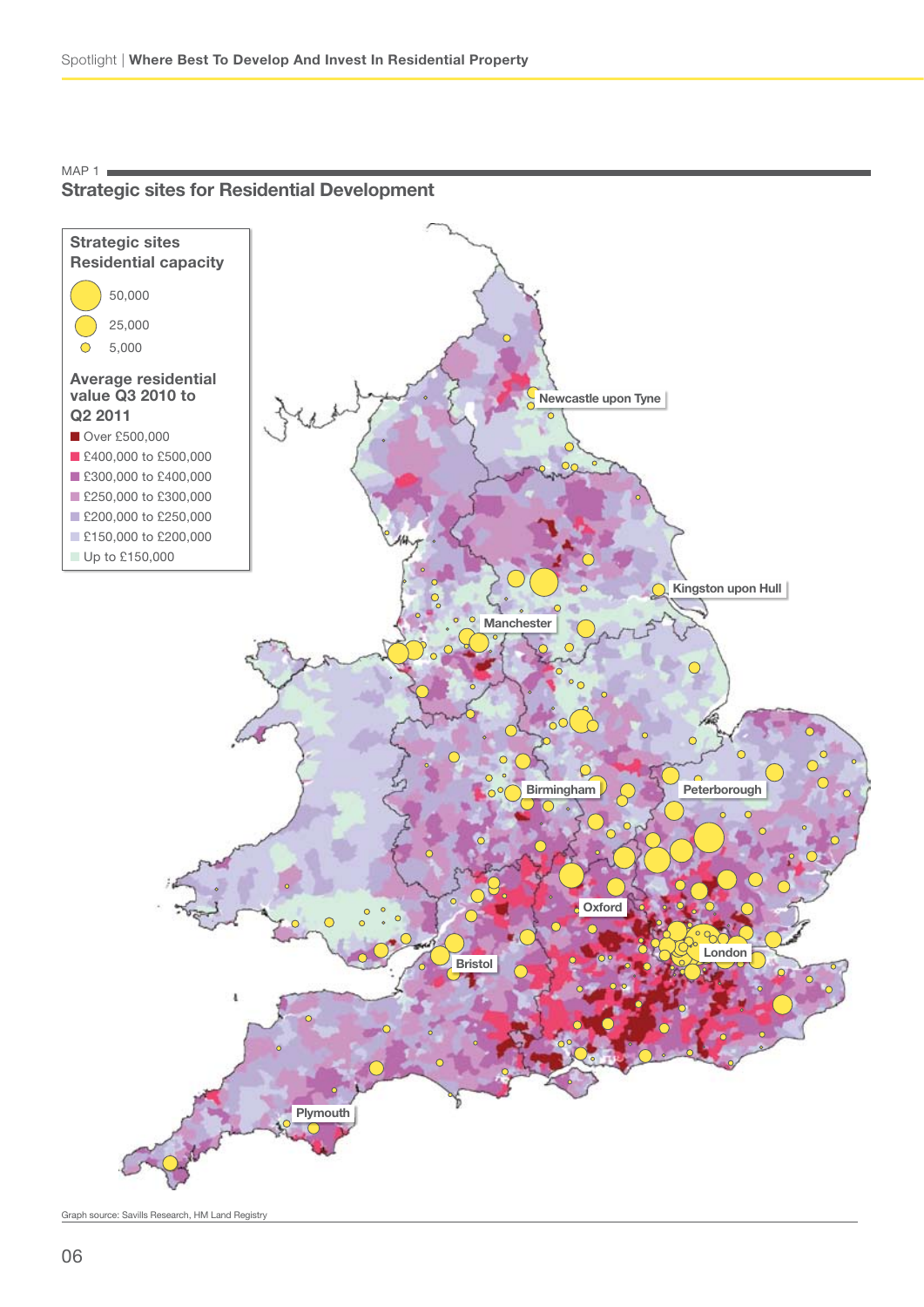"Delivery is falling short of housing requirements. A significant proportion of local authorities do not have a deliverable five year supply of land" Jim Ward, Savills Research

significantly more. Regeneration in both Southwark and Hammersmith & Fulham will be supported by these boroughs' proximity to central London markets.

The 'below' the line' weaker markets are more difficult. Markets such as Manchester, Salford and Liverpool are heavily reliant on urban regeneration schemes which are capital intensive and depend on capturing excess demand from neighbouring markets with scarcity of supply. Success here typically involves long term investment, with both capital and land, on sites that offer the best long term uplift in value, alongside investment in infrastructure and transport links.

Delivery in below par markets will be enhanced during the next two years by significant allocations of Get Britain Building funding in Manchester, Liverpool, Salford and Birmingham. Above par markets in receipt of significant allocations include Milton Keynes, Bristol and Hounslow.

 $GRAPH 4$ 

#### The opportunities

Much of the development opportunity is in strategic sites of more than 250 unit capacity, which provide a total development capacity of 1.5 million new homes. These sites account for some 45% of the five year land supply pipeline identified by local authorities, where specific sites have been identified in Annual Monitoring Reports. Some 53% of their capacity is in stronger markets and, as shown in the map, many are close to higher value markets, such that provision of affordably priced homes will attract demand from higher value markets.

These sites have been difficult to bring forward since the 2007/08 downturn, because of their greater requirements for both scarce development finance and costly infrastructure.

As the steady pace of refinancing of banks and developers continues during the next five years and market recovery ensues in due course, balanced against higher build costs, a growing proportion of sites will become deliverable, providing land for the higher number of new homes completions that we are projecting. Whether this materialises will be a central test of the new National Planning Policy Framework and how it balances growth with sustainable development.

Surplus public sector land is part of the land opportunity, albeit much of it is in mid to lower strength markets. Of the land identified by Government as having a development capacity of 100,000 new homes, 65% lies in the local authorities with below average market strength. so structuring the right land deal and planning consent will be crucial.

#### Planning opportunities?

Delivery is falling short of housing requirements in most markets. A significant proportion of local authorities do not have a deliverable five year supply of land. As an example, Savills analysis in November 2011 indicated that, in an area of central southern England centred on Oxford, only 13 out of 24 local authorities had identified a deliverable five year land supply.

In these markets there is an opportunity to obtain consent to provide for those five year requirements. The opportunity is bolstered in those markets that are demonstrably below par on delivery, as outlined above.



Graph source: Savills Research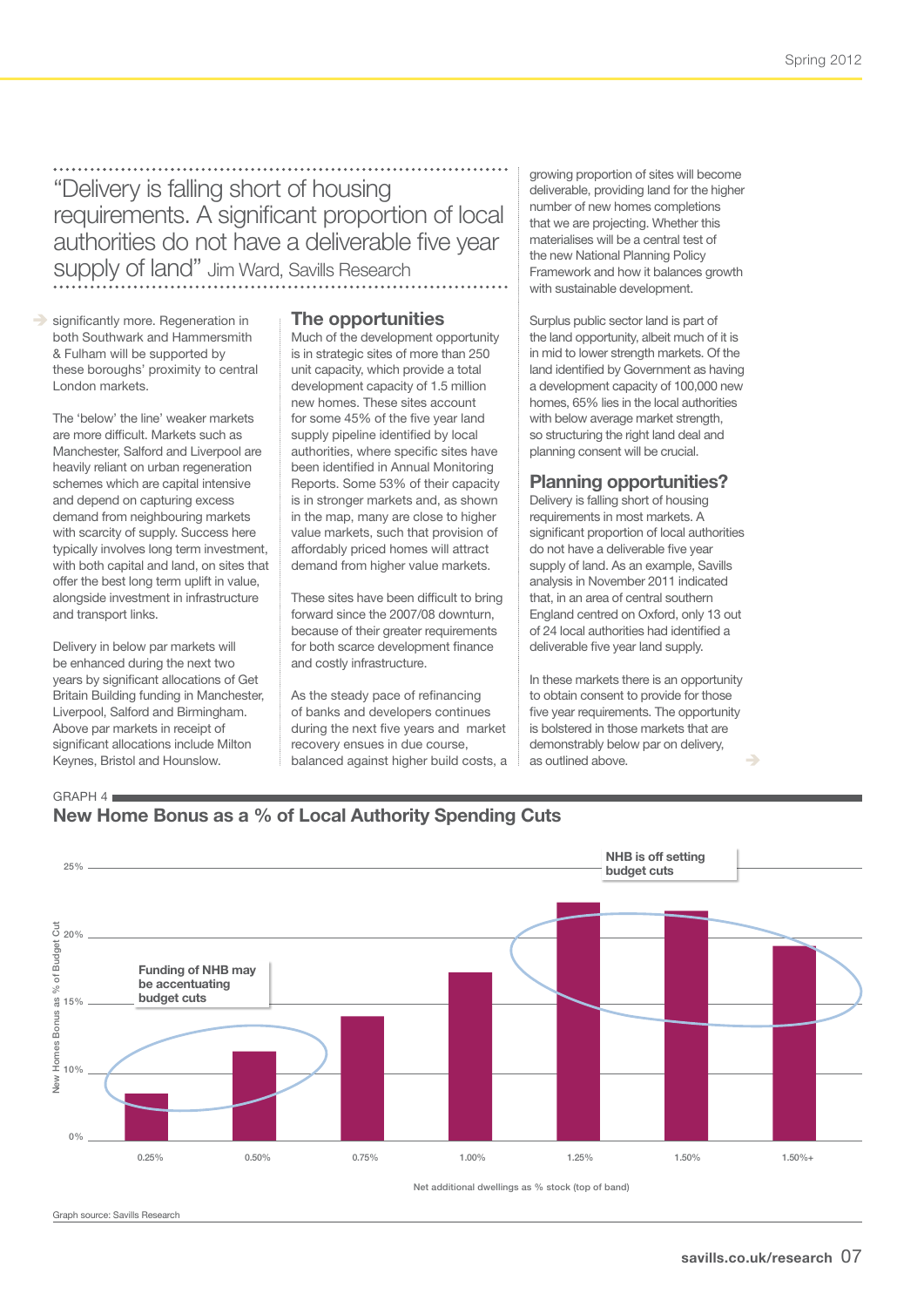

#### Gross Yield on Vacant Possession Value vs Capital Value Growth Forecast

■ Capital Value Growth Forecast ■ Average Yield ■ Lower Quartile Yield ■ Upper Quartile Yield

 $GRAPH 5$ 

Delivery of new housing to meet requirements is in the interest of local authorities, not only to deliver the economic and social objectives of the Local Plan. The money now flowing from central to local government via the New Homes Bonus is substantial. In 2012/13 this will amount to £432 million, equivalent to 9% of the £4.8 billion of centrally imposed cuts in local government spending budgets since 2010/11.

These amounts of cash bonus will increase threefold during the next four years, even if there is no change in levels of housebuilding. The power of the incentive goes further, as central funding of payments in excess of £250 million per annum is clawed back from formula grant. This means those authorities that are building fewer

homes than the average are already seeing deeper cuts in funding from central government.

The extent to which New Homes Bonus can support services and investment that would otherwise be cut is a powerful incentive that can and should be part of the discussion with communities.

The local authorities that are delivering most housing are already offsetting 20% of budget cuts with New Homes Bonus, compared with an offset of 5% where little housing is being delivered. Are people living in these low delivery authorities really content to be missing out?

A good investment Residential property has been the

"Finding future investment performance is a matter of acquiring stock at the right price, relative to future prospects for rental and capital growth"

Jim Ward, Savills Research

standout investment over the last two decades, outperforming equities, gilts and commercial property over both 10 and 20 years. We have a positive view on the outlook for residential investment as the rental market sector expands, as outlined in our recent special report with Rightmove, Rental Britain (see page 11).

#### Yield/growth prospects?

Finding future investment performance is a matter of acquiring stock at the right price (and income yield), relative to future prospects for rental and capital growth. As a general rule, property in stronger markets with better growth prospects is priced at a level that generates a lower income yield.

These averages hide a wide range of yields, as shown in Graph 5. This shows gross yields on capital values with vacant possession, so where stock can be acquired at lower 'investment values' which can be up to 30% lower, then the yield is significantly more competitive.

The trick is to find opportunities to buy at relatively high yield, where growth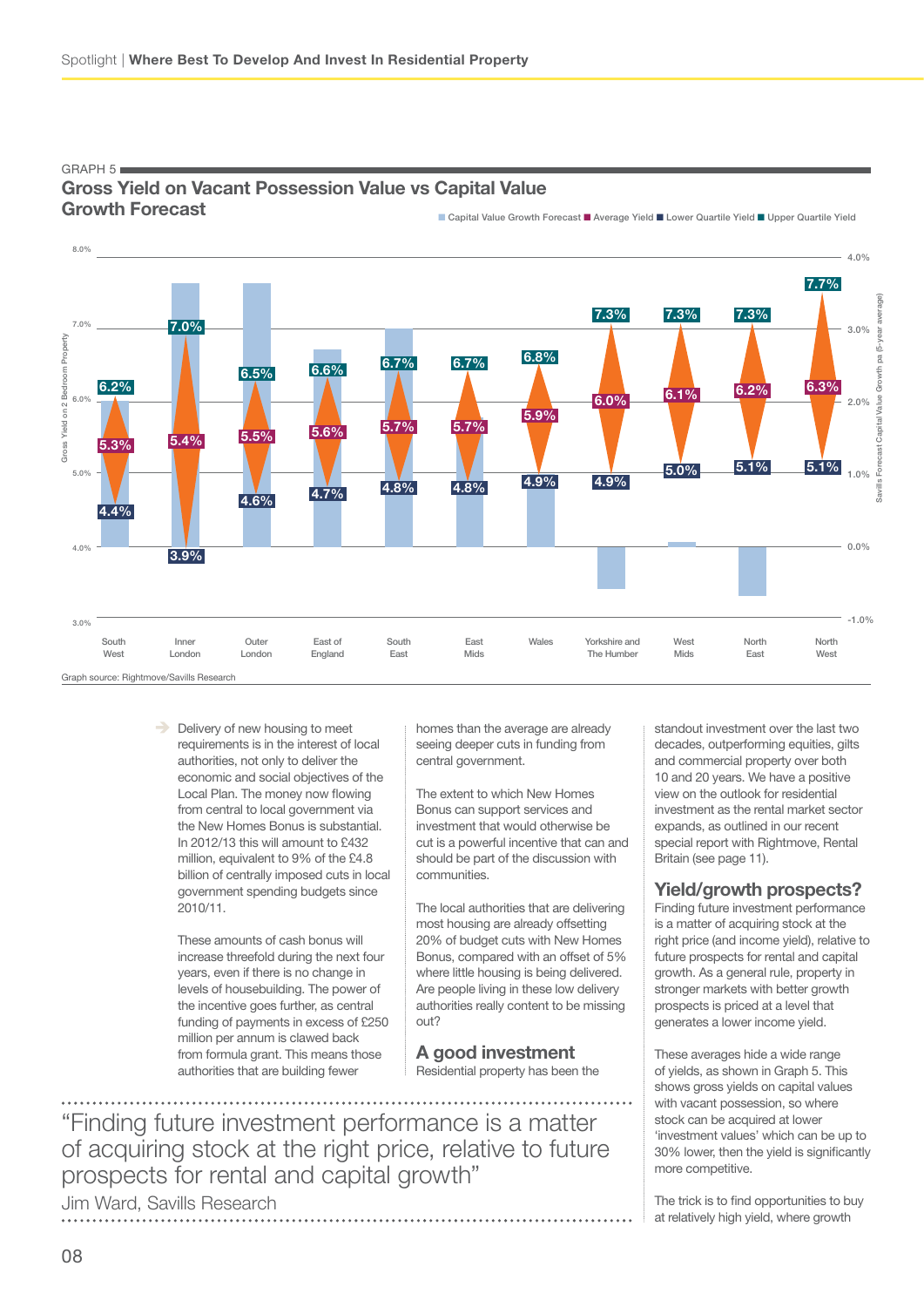"The most common opportunity is to buy lower grade property in a strong market"

Jim Ward, Savills Research

**prospects are not priced into the** market. These acquisition opportunities can occur for a variety of reasons, related to distressed debt and the lack of finance for development, as discussed in the table.

A typical good growth orientated investment proposition is where stock can be acquired in a market with strong growth prospects at a net initial yield of 5.5%, giving the opportunity for meaningful gearing with debt.

Factoring in forecast for rental growth and capital growth over a 10 year period gives a prospective ungeared investment return in excess of 10% per annum and a higher geared return.

#### Investment opportunities

There are opportunities across the country to buy at high yield but benefit from capital growth in line with lower yielding markets. The most common opportunity is to buy lower grade property in a strong market, or to find micro-markets of different strength in close proximity. Both opportunities are most common in the strongest markets.

Taking London as an example, gross yields on vacant possession values tend to be less than 5% in central London but they move out to above 5.5% in predominantly Zone 2 locations in Camden, Islington, Hackney, Tower Hamlets, Lewisham, and Lambeth.

Furthermore, these boroughs contain large development sites where the funding opportunities in the table opposite are highly relevant. They also contain large swathes of hidden value that can be unlocked by regeneration and investment, as shown in Map 2.

The regeneration of Elephant and Castle in Southwark is a classic example that brings together all of these themes on a grand scale, but there are many others offering more bite-sized opportunities.

## Yield Opportunities

Fund development to acquire at high yield

| <b>Distressed Stock</b>                                 | Lenders are having to deleverage their balance<br>sheets to keep within regulated maximum<br>capital ratios. Offloading distressed residential<br>loans and the underlying sock will be part of<br>that process.                                                                                                                                                                                                                                                                                                                                                                                |
|---------------------------------------------------------|-------------------------------------------------------------------------------------------------------------------------------------------------------------------------------------------------------------------------------------------------------------------------------------------------------------------------------------------------------------------------------------------------------------------------------------------------------------------------------------------------------------------------------------------------------------------------------------------------|
| <b>Build to Let Development</b><br><b>Joint Venture</b> | Many of the larger strategic sites identified<br>in Map 1 are in urban markets where there is<br>strong and expanding demand for market rented<br>accommodation. The finance to develop these<br>sites can be provided by equity investment via<br>a development joint venture with the landowner.<br>The JV investment partner takes a yield on<br>development cost, holding the built stock for<br>investment return. Flexibility on how and when<br>returns to land are received can be part of the<br>JV deal.                                                                              |
| <b>Off-Plan Bulk Acquisitions</b>                       | A simpler variation of the above is that the<br>investor provides certainty of development<br>funding at an early point by acquiring stock off<br>plan, at a discount to vacant possession value.<br>Stock can also be acquired at the end of the<br>development period, to allow the developer to<br>move on to new development with cash in hand.                                                                                                                                                                                                                                             |
| <b>Management at scale</b>                              | Net income yield can be improved by efficient<br>management at scale, undercutting the<br>average overhead recorded by Investment<br>Property Databank of 29% of gross rental<br>income, excluding voids. Scale also offers the<br>opportunity for provision of added value services<br>that attract a premium rent.<br>Selection of the right property in strong and<br>active rental markets will minimise voids.<br>However, it should be noted that markets with a<br>high proportion of tenants in receipt of Housing<br>Benefit are exposed to recent cuts in Local<br>Housing Allowance. |